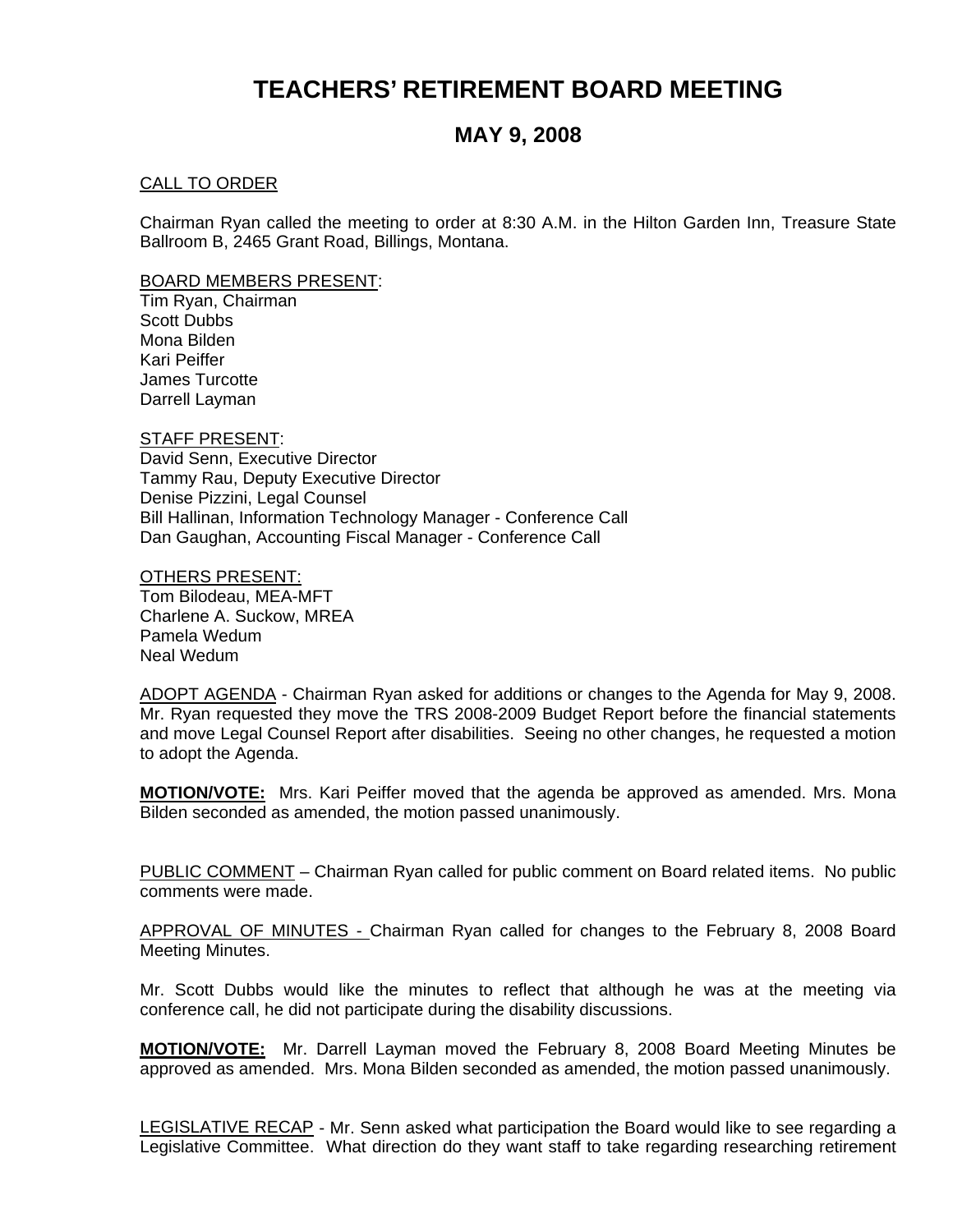systems? What areas could the Board do more to facilitate the decision to actuarially fund the system? The new TRS Legislative Committee will be looking at administrative rules, statutory changes, and housekeeping as well.

The Board discussed their position of representing the members, to keep them informed on how decisions made by the Board are made in good faith. They reiterated how important it was for members to realize it was the Boards goal to make decisions that will create positive impacts for all TRS members.

The Board further discussed the importance of well-announced meetings, sharing information in newsletters, etc., and publicly sharing items being discussed that affect the TRS. It is important to give members a reason to have confidence in the Board. The Board needs to inform members there are some good ideas out there for their benefit and impress that change can be a good thing.

Mrs. Kari Peiffer suggested a good place to create more awareness about changes being considered by the Board would be the Educators' Conference. Mr. Senn added this was a great idea, since the Board's Legislative package would be available in October. Those speaking at Montana Conference of Education Leadership (MCEL) and the Teachers' Conference could outline the TRS Legislative points.

The Board discussed the importance of getting information regarding problems confronting members. The Board should know where the problems are coming from and discuss any complaints, whether it be cost of living increases, family law orders, Roth IRAs, funding issues, hiring back retirees, or even splitting contracts. Mr. Senn pointed out the major problem here might be recruitment and retention and how to use the retirement system to address employment issues. The Board was in agreement that when the System is used to address employment issues that the legislation must include a sunset.

Chairman Ryan suggested the Board appoint a Legislative Committee. The meetings will be public, with opportunities for input, with as many meetings as the committee needed to have for constituents to participate. Board members will be notified of all conference calls and meetings.

Mr. Ryan asked Scott Dubbs and Darrell Layman if they would be willing to be on the Legislative Committee. Both accepted the position. Mr. Senn proposed, and it was accepted, to have the first Legislative Committee conference call meeting on Wednesday, May 28, 2008, at 3:00 p.m. at the TRS conference room.

### EXECUTIVE DIRECTOR'S REPORT

Funding and Benefit Policy - It is policy for the TRS Board to review the Funding and Benefit Policy each year prior to Legislative session. Mr. Senn informed the Board there are no major changes in the policy, however, he has struck some of the language that was put in two years ago, to address unfunded issues that the TRS was taking to the Legislature at that point in time.

The Board discussed additional funding sufficient to amortize unfunded liabilities for 25 years.

**MOTION/VOTE:** Mr. James Turcotte moved to adopt the amended Funding and Benefits Policy. Seconded by Mrs. Kari Peiffer, the motion passed unanimously.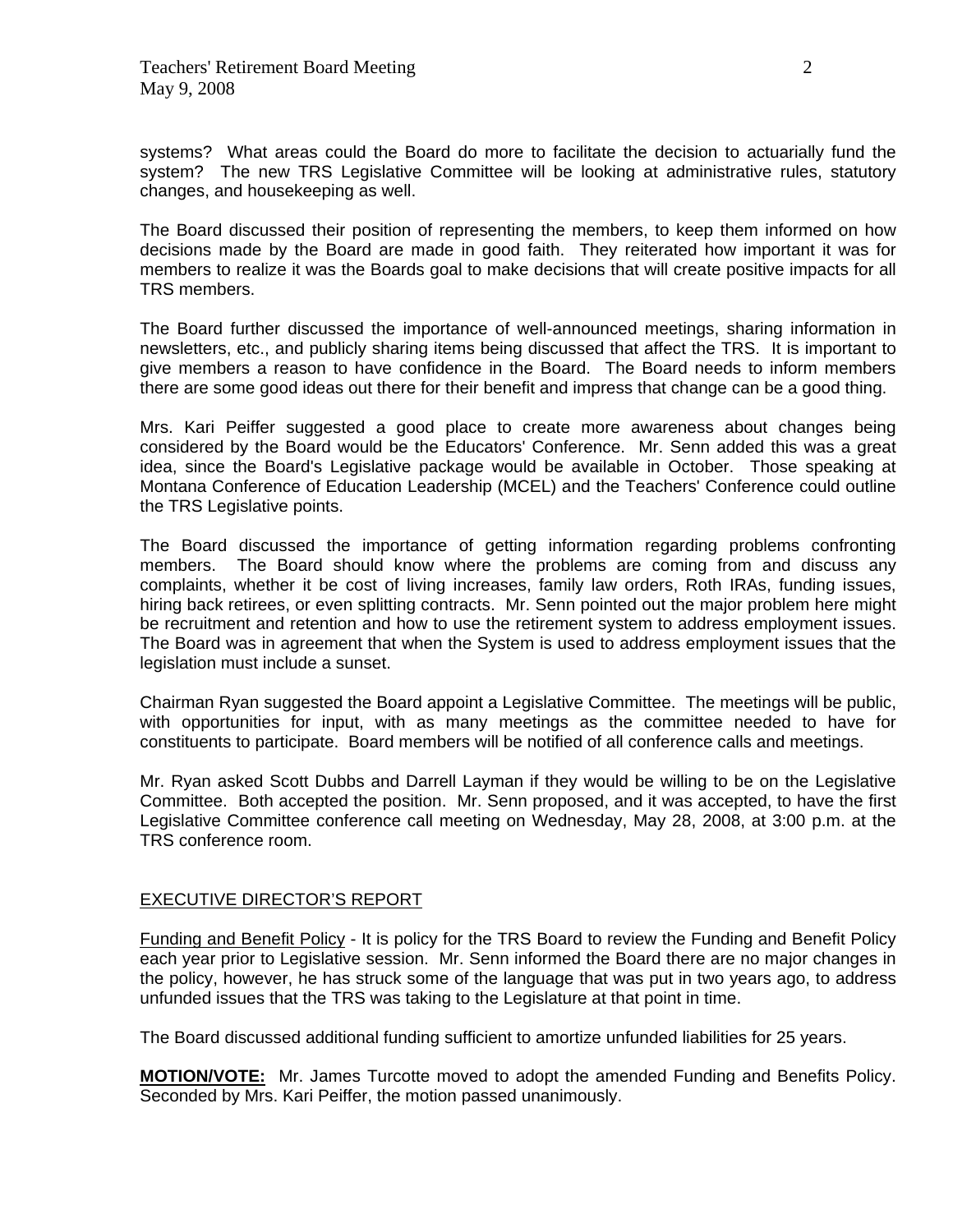Contracted Services Agreements - Mr. Senn presented two addendum contracts for legal services. The addendum for Ice Miller would extend the original legal services contract with the TRS until July 1, 2009. It would include an IRS compliance review and request for a "Determination Letter." All other terms and services of the agreement would remain unchanged. Services for the term shall not exceed \$25,000.

The second contract was for Alfred Munksgard and Associates. The retainer is \$48,000 per year, plus additional charges for any enhancements made to the system; such as providing automatic emails to members, finalizing processes on automated wage and contribution, electronic funds transfer, electronic fund transfers for insurance agencies process, and/or give active and inactive members increased web access to their account.

**MOTION/VOTE:** Mr. Darrell Layman moved that both Contracted Services Agreements be approved. Seconded by Mr. Scott Dubbs, the motion passed unanimously.

SAVA Interim Committee Report - Mr. Senn reported The State Administration and Veterans' Affairs (SAVA) committee met on April 28, 2008, to hear retirement proposals from interested persons. The MEA-MFT presented the 2.0% Professional Retirement Option effective July 1, 2011, for any member at least age 55 with 30 or more years of service. The School Administrators have indicated that they will not have any Legislative proposals until after the November elections.

Mr. Senn summarized proposals heard at the SAVA meeting regarding The Police Officers' Association, The Association of Retired Public Employees, and the MEA-MFT. Mr. Senn added the SAVA Committee will meet again on June 30, and July 1, 2008, to hear legislative proposals from the retirement boards, and other state agencies.

Executive Summary - In April the TRS notified all employers they could now update TRS members' addresses on their monthly wage and contribution reports. If they provide the TRS with current mailing addresses in the future, we will not ask them to distribute annual statements, newsletters, and other materials to the TRS member.

OPI Request for PERS Membership - Mr. Senn asked Attorney Denise Pizzini to address questions Legal Counsel had at the last Board meeting, concerning equal protection.

Attorney Denise Pizzini expressed there are two issues regarding OPI's request to move more of their people to PERS eligibility as opposed to TRS. Their proposal initially was to set a particular point in time and only going forward for new hires at OPI. That raised issues of 'equal protection' if there were members whose current positions were substantially similarly situated in OPI who should be reported to TRS. What about people in other agencies, other educational type institutions who might have people in similar positions and would there be an 'equal protection' issue there?

Attorney Pizzini reported the Supreme Court Case Law has been very defensive of the protective Legislative features for retirement plans. The February 2008 Beam decision, which came from the Supreme Court, was related to the National Guard Fire Fighters in Great Falls. Apparently the Legislature passed a statute allowing National Guard Fire Fighters to participate in Fire Fighters' Retirement System, which had richer benefits and was favorable to fire fighters. Legislation offered participation only to new hire fire fighters and not to the existing ones. Although, the existing fire fighters working in the window of opportunity could elect to move to the new system as opposed to remaining in PERS. Thus we had two classes of individuals, those hired before the effective date of the legislation, and those hired after the effective date.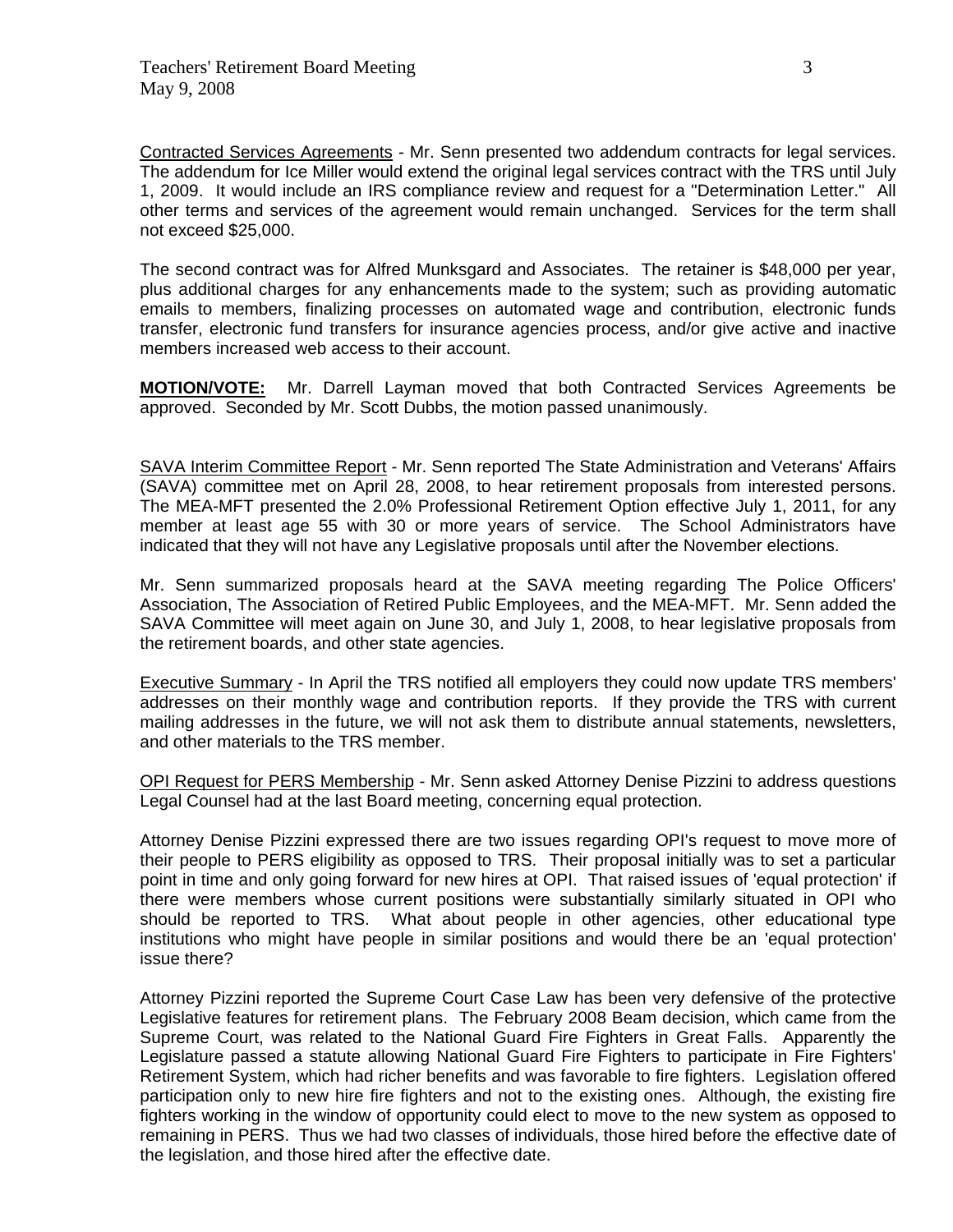In the National Guard Fire Fighters case the only difference in their situation was their date of hire. The Supreme Court decided there was a compelling distinction between these two classes of people, since it was the intention of the Legislature that the benefits be different from this point forward in time and not necessarily reach back in time to the people previously hired.

With respect to all the employees in OPI, attorney Pizzini suggested the legislation needs to be clear that any changes apply only to a certain date going forward in time, not reaching back, and it pertained only to OPI. She added that the TRS will very likely still have to address the issue then of the 'equal protection argument' by people in other agencies. The TRS may still have to address it within OPI as well.

The Board discussed whether the TRS Board wanted to support OPI's Legislation to move all of OPI's membership to the PERS, or does the Board feel strongly this is an educational community that should be part of the TRS. Mr. Senn pointed out the equal protection issue and actuarial costs will need to be answered before the Board will get to a decision point. The Board further discussed how the term 'instructional services' was not defined in the statutes; therefore, without a clean definition it creates a loophole. Until this loophole is closed, there is too much room for people to continue to put the TRS in a position of having to take legal action to solve it.

IRS Qualification Filing - Mr. Senn informed the Board that Ice Miller is on schedule to file the request for a 'Determination Letter with the IRS, which will confirm the TRS remains a 'qualified plan.' The primary advantage of remaining a qualified plan is that our investment earnings and member benefits are not subject to taxation as they are earned. Our goal is to complete drafting of any required administrative rules and proposed legislation by September 15, 2008, and file with the IRS in October 2008.

### OTHER BUSINESS

Interest Rate Credited to Member Accounts - Each May the Board is required to set the rate of interest that is credited to active member accounts and service purchase contracts. Historically, the interest rate has been set close to the Short-Term Investment Pool (STIP) rate earned by the Board of Investments. Mr. Senn informed the Board the STIP on April 30, 2008,was 2.845%, and shared it has been steadily dropping since September last year. Staff recommended the interest rate credited to member accounts for the period July 1, 2008 to June 30, 2009, be reduced from 5.0 percent to 2.0 percent.

**MOTION/VOTE**: Mr. Turcotte moved to adopt a 2.0% interest rate credited to member accounts. Seconded by Mr. Darrell Layman, the motion passed unanimously.

Out-of-State Travel Requests – Mr. Senn reviewed out-of-state travel requests for the Executive Director and two board members to attend the National Council on Teacher Retirement (NCTR) Annual Conference to be held in Washington, DC, October 11-17, 2008. Board members scheduled to attend this year's conference are Mona Bilden and Darrell Layman. Mr. Senn shared a list of future conferences and the Board members scheduled to attend each, together with a list of past conferences.

**MOTION/VOTE**: Mrs. Peiffer moved that the out of state travel be approved. Seconded by Mr. Turcotte, the motion passed unanimously.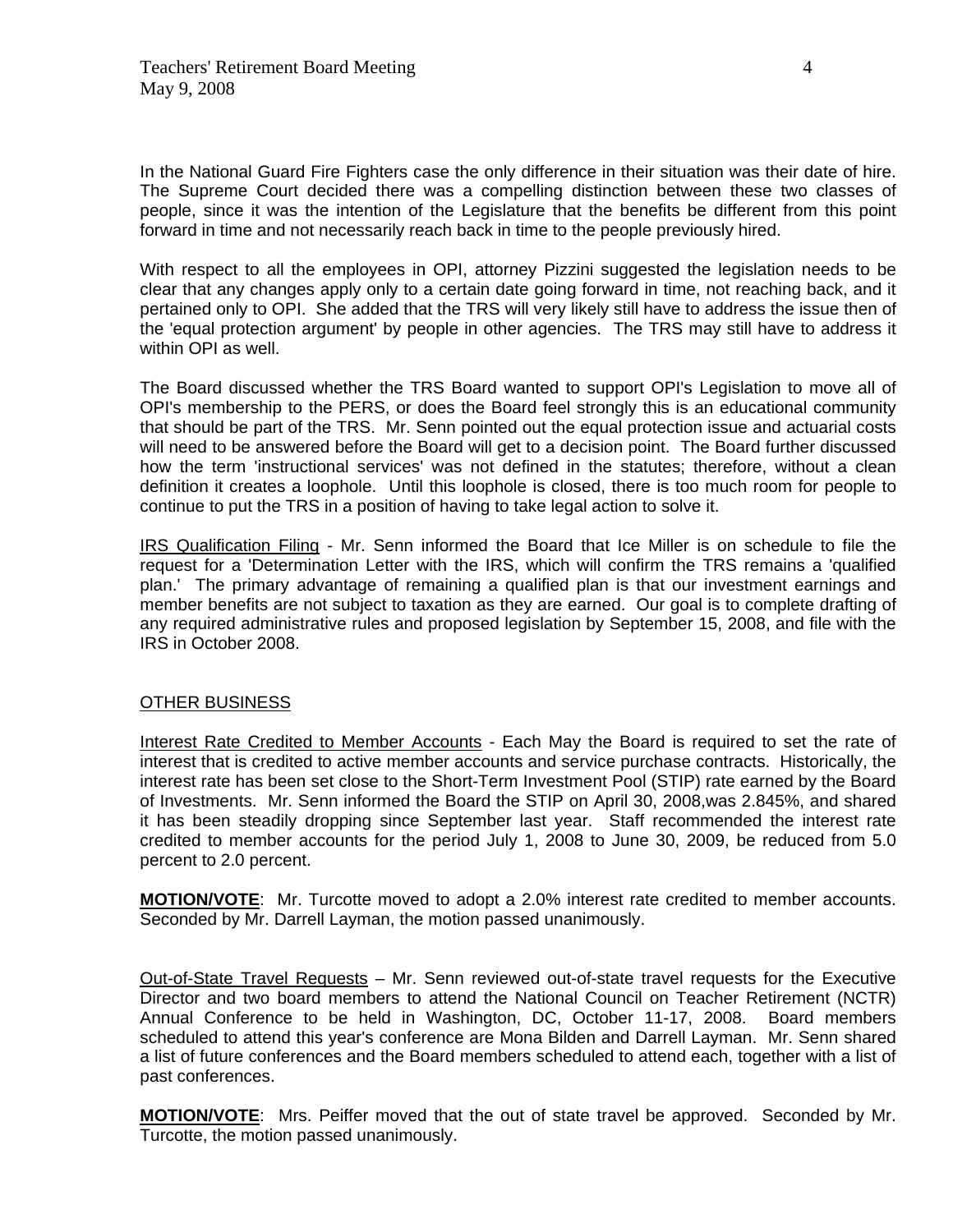Alternative Work Schedule Policy - Last fall the Board approved an alternative summer work schedule for June, July, and August. Mr. Senn explained the updated Alternative Work Schedule Policy included the summer schedule.

**MOTION/VOTE**: Mr. Layman moved to approve the Alternative Work Schedule Policy. Seconded by Mr. Dubbs, the motion passed unanimously.

Investment Report – Mr. Jim Turcotte presented the Investment Report, indicating the market appears to be heading for a period of adjustment. He referred to the end of the year, June 30, 2008, and indicated the TRS would be fortunate to break even.

The Board discussed the economic situation and the overall sense was by the end of December they would be seeing significant improvements. They also discussed the importance of STIP and how it was used in the retirement system.

TRS 2008-09 Budget - Via conference call, Mr. Dan Gaughan shared the proposed budget and justification for the fiscal year beginning July 1, 2008 through June 30, 2009. The proposed FY 2009 budget includes a \$27,752 increase over FY 2008 anticipated expenditures.

**MOTION/VOTE**: Mrs. Bilden moved that the budget be accepted as presented. It was seconded by Mrs. Peiffer, the motion passed unanimously.

Financial Statements - Mr. Gaughan reviewed the financial statements.

Delinquent Agency & Travel Reports - Mr. Gaughan reported Rocky Boy is delinquent and he is working with them on getting their account up to date.

Next Meeting Dates: - Mrs. Peiffer asked if the September Board meeting could be changed to September 12, 2008. The Chair directed the next meeting dates be scheduled for September 12, 2008, and November 14, 2008.

### DISABILITY APPLICATIONS -

CLOSED MEETING - Chairman Ryan directed the meeting be closed at 11:13 a.m. to discuss and review disability applications since the individual's right to privacy of information pertaining to benefits clearly exceeds the merits of public disclosure.

#### Approval of Applications for Disability Retirement Benefits

**MOTION/VOTE**: Mr. Turcotte moved to approve the disability application for Rebecca Alvarado. Seconded by Mr. Layman, the motion passed unanimously.

**MOTION/VOTE**: Mrs. Bilden moved to approve the disability application for Kathleen Fuhrman. Seconded by Mrs. Peiffer, the motion passed unanimously.

**MOTION/VOTE**: Mrs. Peiffer moved to approve the disability application for Darlene Cook. Seconded by Mr. Layman, the motion passed unanimously.